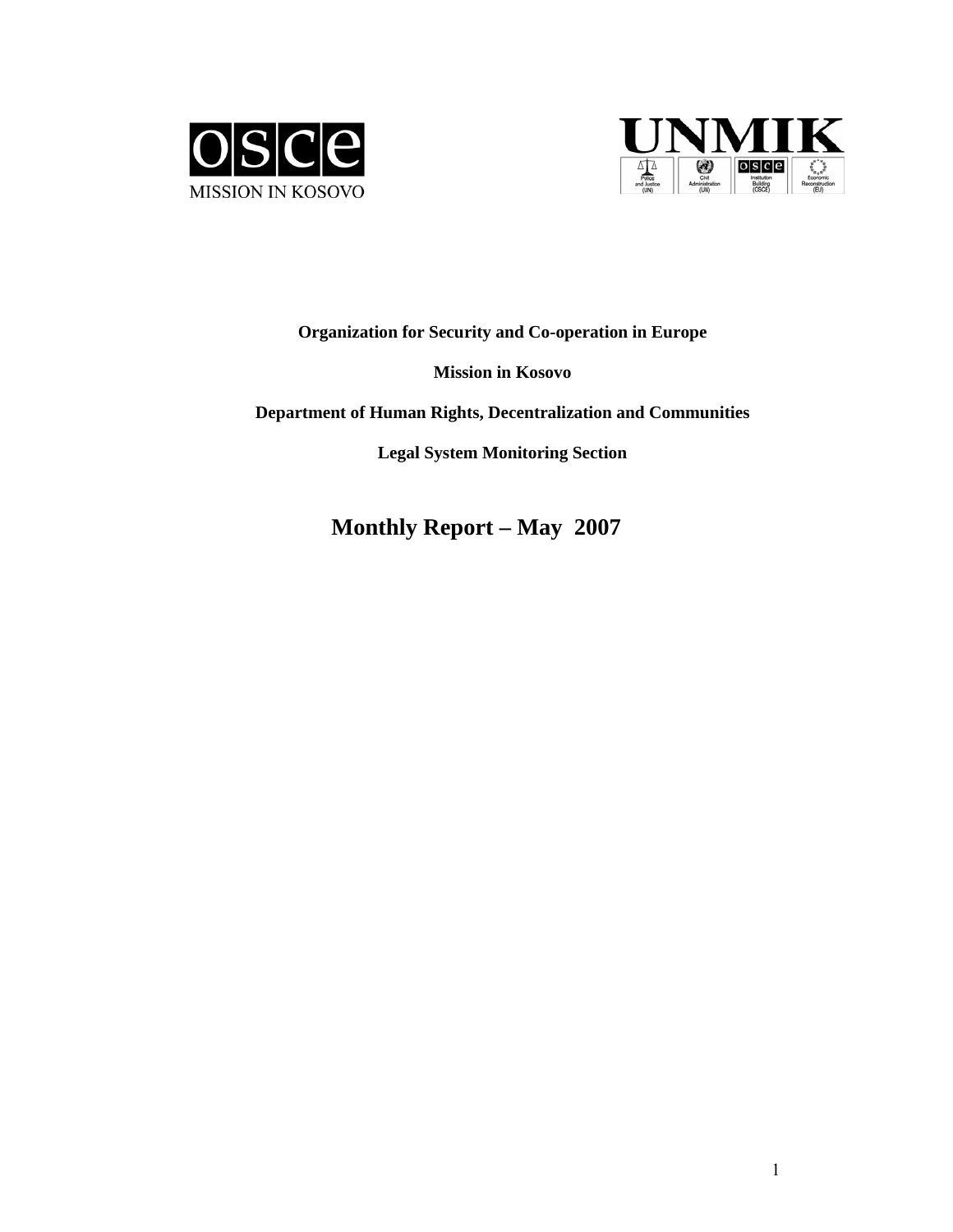## **Current system of detainee transportation results in unnecessary delays which extend pre-trial detention periods and may violate the right to a trial within a reasonable time**

The Department of Human Rights, Decentralization and Communities of the OSCE Mission in Kosovo (OSCE) is concerned that the current system for transporting detainees by the centralised Prishtinë/Priština Prisoner Escort Unit (PEU) causes unjustified delays in criminal proceedings and unnecessarily extends the duration of detainees' pre-trial detention. This may also contribute to a violation of the right to a trial within a reasonable time.

The escort/transportation service of detainees in Kosovo is currently based on a Standard Operating Procedure (SOP) approved by the Department of Public Order on 11 March 2005.<sup>1</sup> The SOP designates the PEU, which is under the chain of command of the Department of Justice (DoJ), as the only competent body to escort detainees to and from detention facilities to courthouses.<sup>2</sup>

Domestic law requires that judicial authorities carry out proceedings without delay.<sup>3</sup> Moreover, when a defendant is held in pre-trial detention, the duration of custody must be kept to the "shortest time possible,"<sup>4</sup> and "all agencies participating in criminal proceedings [must] proceed with special urgency."5 Similarly, international standards require that when the defendant is in custody, the concept of "reasonable time" by which everyone has a right to be tried $6$  must be interpreted under a more rigorous standard.7

Despite these legal requirements, the OSCE has monitored several cases in which the failure by the PEU to provide transportation of detainees led to postponements of sessions. This caused unnecessary delays in judicial proceedings.

<sup>1</sup> The directive, as amended in 2006, establishes that courts requiring police assistance in escorting detainees for hearings or other court sessions must contact the Planning Unit of the PEU no later than seventy-two hours before the scheduled hearing. Since the PEU does not provide "static security," the Kosovo Police Service (KPS) is responsible for detainee security during the hearings. According to information available to the OSCE, the directive was not implemented for more than two years. Relevant authorities started to implement the requested procedure following a written reminder sent by the Director of Operations on 21 March 2007.

 $2^2$  For example, the PEU, which is based in Prishtinë/Priština, has responsibility for the transportation of a detainee to and from the Prizren Detention Centre to the Prizren District Court, even though the two institutions are approximately 50 metres away from each other. LSMS is also aware of several situations where the detainees, due to lack of transportation back to the detention centre, were left in the Prosecutor's office for several hours. In one case, on (…) a detainee even spent the night in the KPS Station detention cell; the local wardens had to buy him food from personal funds.

<sup>3</sup> Art. 5(2), UNMIK Regulation No. 2003/26, *On the Provisional Criminal Procedure Code of Kosovo*  (PCPCK), 6 July 2003.

<sup>4</sup> Art. 5(3), PCPCK.

 $<sup>5</sup>$  Art. 279(2), PCPCK.</sup>

<sup>&</sup>lt;sup>6</sup> See Art. 5(3) and 6(1), European Convention on Human Rights (ECHR), and Art. 14(3)(c), International Covenant on Civil and Political Rights (ICCPR).

<sup>7</sup> See European Court of Human Rights (ECtHR), *Abdoella v. the Netherlands,* 12728/87, 25 November 1992, para. 24.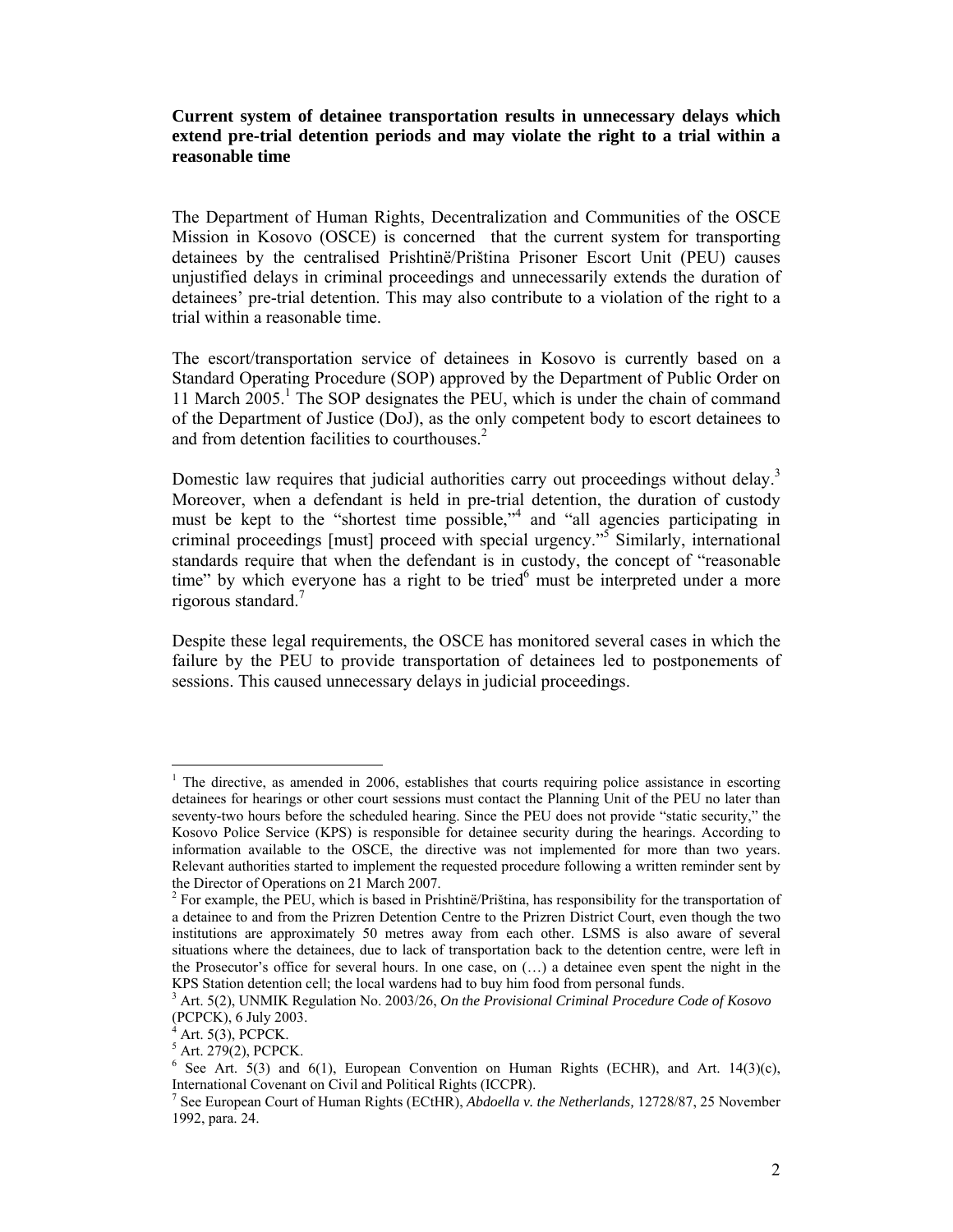In a case before the District Court in  $(...)$  involving the trial of three defendants accused of a  $(...)$ <sup>8</sup>, the court postponed the session of  $(...)$  because the PEU failed to bring the accused on time from the detention centre in (…). The presiding judge noted that delays caused by detainee transportation problems had already occurred in the same case.

In a case before the District Public Prosecution in (…) involving an investigation against  $(...)$  defendants for the criminal offence of  $(...)^\circ$  three defendants were summoned to be interrogated on (…). Although the prosecutor had sent a timely request for detainee transportation<sup>10</sup> to the  $(...)$ detention centre authorities, the PEU did not bring the defendants to the investigation session. Consequently, the court postponed it.

In a case involving the re-trial of  $(...)$  defendants charged with  $(...)$  according to the 1977 Kosovo Criminal Code<sup>11</sup> before the District Court in  $(...)$ , the court postponed the session of (…) because the PEU failed to bring the accused from the (…)detention centre to the courthouse.

In a case before the District Court in (…) involving the trial of a defendant charged with two counts of  $(...),^{12}$  the presiding judge announced that the first trial session, scheduled for the  $(\ldots)$ , would be postponed for a month because the PEU could not bring the defendant from the detention centre in  $(...).^{13}$ 

In the above cases, the failure of the current transport and escort system to ensure the presence of detainees before the judicial authorities has resulted in undue delays in judicial proceedings.<sup>14</sup> This has unnecessarily prolonged the time spent by the detainees in pre-trial detention, and may contribute to the violation of the defendants' right to a trial within a reasonable time.<sup>15</sup>

In light of the above, the OSCE recommends that:

• UNMIK Police and the DoJ revise the current centralized system of escort/transportation of detainees by the PEU to ensure that detainees will be transported to judicial proceedings on time.

 $\overline{a}$ 8 Art. 146, UNMIK Regulation No. 2003/25, *On the Provisional Criminal Code of Kosovo* (PCCK), 6 July 2003.

<sup>&</sup>lt;sup>9</sup> Art. 139, PCCK.

<sup>&</sup>lt;sup>10</sup> The prosecutor sent the request on 19 April 2007.

<sup>&</sup>lt;sup>11</sup> Art. 74(2), Kosovo Criminal Code, of 1977.

<sup>&</sup>lt;sup>12</sup> Art. 193, PCCK.

<sup>&</sup>lt;sup>13</sup> The case file contained the court order for transportation of the detainee from the District Prison in Gjilan/Gnjilane.

<sup>14</sup> As the ECtHR has emphasized, "States are obliged to organize their legal systems so as to allow the courts to comply with the requirements of Article 6(1)" of the Convention, including that of trial within

reasonable time (*Muti v. Italy*, 14146/88, 23 March 1994, para. 15).<br><sup>15</sup> In fact, according to the ECtHR, a prolongation of the time spent in pre-trial detention may violate art. 5(3) ECHR if "the protracted proceedings are attributable neither to the complexity of the case nor the conduct of the [accused]" (*Kalashnikov v. Russia,* 47095/99, 15 July 2002, para. 120).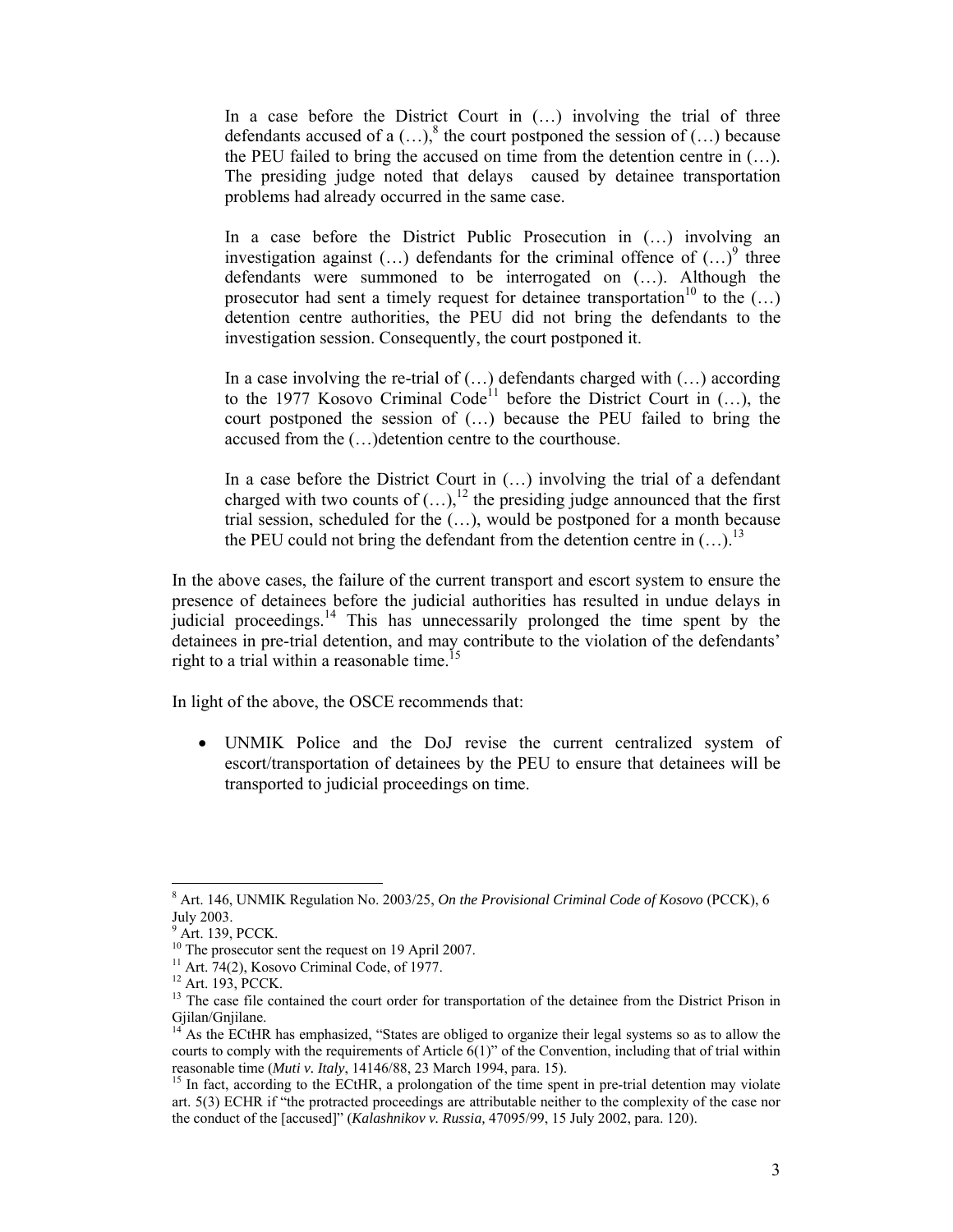## **Insufficient reasoning of decisions in civil disputes violates domestic law and affects the right to a fair trial**

The OSCE is concerned that insufficient reasoning of decisions in civil disputes breaches domestic law and may affect the right of the parties to a fair trial.

Although not expressly required under Article 6 of the European Convention on Human Rights (ECHR), the European Court of Human Rights (ECtHR) recognizes the requirement of a reasoned decision in both civil and criminal cases under the general right to a fair trial.<sup>16</sup> A well-reasoned decision is particularly important to enable a party to exercise the right to appeal. The appellant cannot properly challenge a lower court decision without knowing the underlying reasons for the adverse judgment. $17$ 

Following the internationally accepted requirement of a reasoned decision, the Law on Contested Procedure (LCP)<sup>18</sup> states that a final judgment must contain an explanation including the facts and evidence upon which it is grounded.<sup>19</sup> More specifically, the LCP requires judges to include in their reasoning the results of the evidentiary procedure, all facts together and individually, as well as evaluate all the facts on which it bases the decision.<sup>20</sup> The court shall also specify the legal provisions on which the decision relies.<sup>21</sup> The lack of reasoning of a judgment constitutes a substantial breach of the procedural law and serves as a ground for appeal.<sup>22</sup>

Despite these domestic and international law provisions, the OSCE has monitored several cases where decisions in civil disputes were not sufficiently reasoned.

In a property dispute before the Municipal Court of  $(...)$  concerning a claim for  $(...)$ , the court rendered a judgment on  $(...)$  approving the claim of the plaintiff. The judgment only listed the evidence submitted to the judicial panel during the proceedings and did not evaluate the facts of the case. The judge also omitted the legal grounds on which he based his decision.

A second case before the Municipal Court of (…)concerned a dispute between two persons over the (…)owned by the (…)Municipality. The first instance court ruled in favour of one of the persons and decided to (…) the other. However the municipality requested that the appellate court halt the (…) because it disagreed with the court's assessment. On (…), the appellate court halted execution of the decision. However, the appellate decision only repeated the statements of the parties, and did not summarize or evaluate the proffered evidence, or provide any legal reasoning. The decision only

 $\overline{a}$ 

<sup>16</sup> See ECtHR, *Hadjianastassiou v. Greece*, 12945/87, 16 December 1992, para. 33 and *Hiro Balani v. Spain*, 18064/91, 9 December 1994, para 27. 17 See *Suominen v. Finland*, 37801/97, 24 July 2003, paras. 34-38. 18 Official Gazette of the Socialist Federal Republic of Yugoslavia, No. 4/77, 36/80, 69/82, 58/84, <sup>18</sup>

<sup>74/87, 57/89, 20/90,</sup> and 35/91.

<sup>&</sup>lt;sup>19</sup> Article 338 (1), LCP.

<sup>20</sup> See Tomislav Ralčić and Vitoje Tanasković*, Commentary on the LCP*, 1980, pages 552 – 553.<br><sup>21</sup> Art. 338 (4), LCP.

 $^{22}$  Art. 354 (2) item 13, LCP.